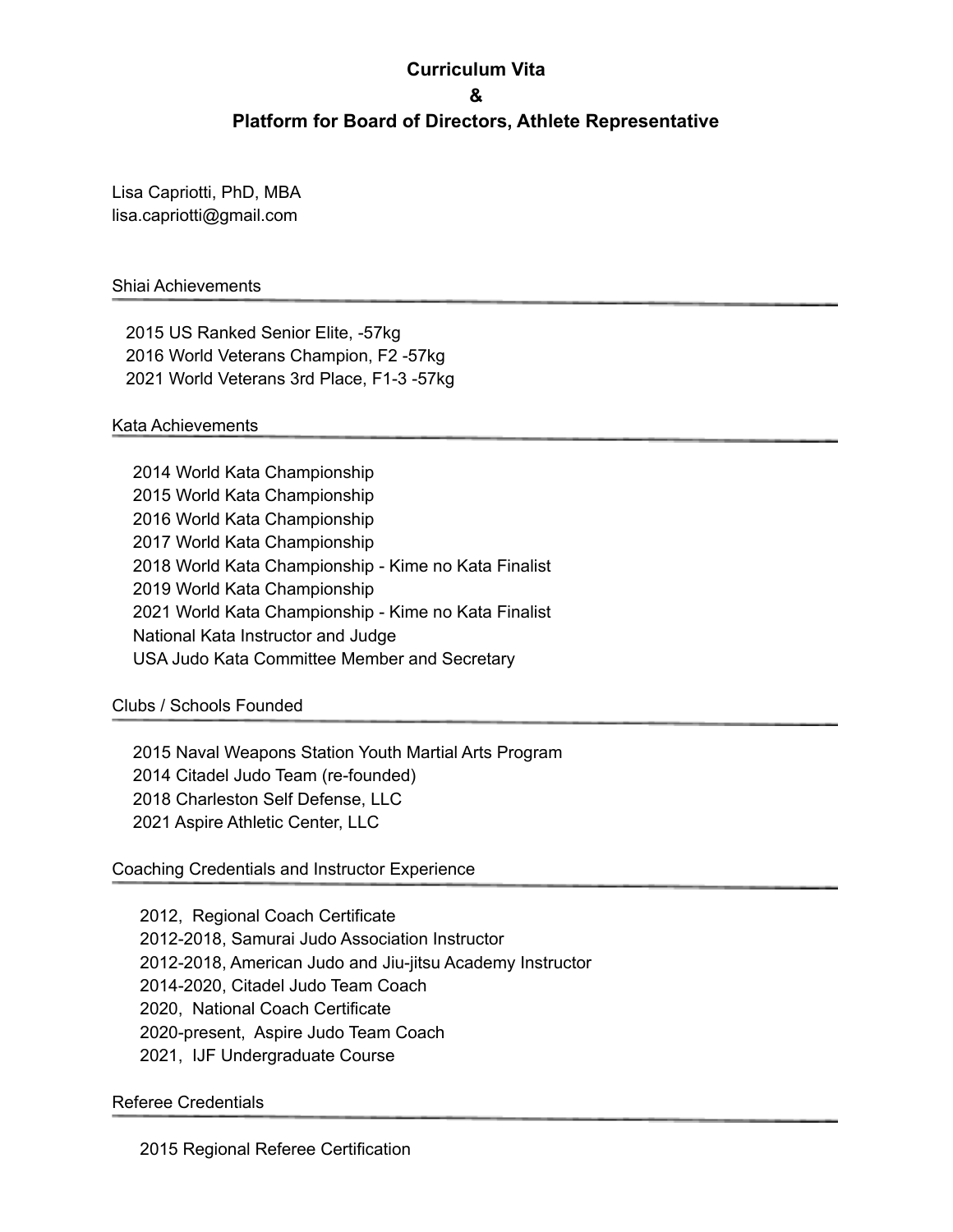## 2016 National Referee Certification 2016 - 2021 Active Referee at Regional and National Events

#### Tournament Director

 Samurai Slam Spring Samurai Slam SC State Championships Fall Samurai Slam 2017 Spring Samurai Slam SC State Championships Fall Samurai Slam Spring Samurai Slam SC State Championships Fall Samurai Slam Spring Samurai Slam Mini Slam SC State Championship (USA Judo National Referee Evaluation) Fall Samurai Slam

#### Education

BS Chemistry - Gettysburg College, 2002 PhD Chemistry and Biochemistry - University of Delaware, 2009 MBA - The Citadel, 2020 Doctorate of Physical Therapy - MUSC, 2025 anticipated

#### Military Service

 Officer Candidate School USS Vicksburg CG 69 Surface Warfare Designation Nuclear Power Training Honorable Discharge

#### Research and Teaching

Analytical Chemistry - Data Science Expertise Organic Chemistry - Peptides and Polymers Biochemistry - Stem Cell Research Tissue Engineering - Meniscus Regeneration 2014-2019, Chemistry Professor -The Citadel 2016-2017, Chemistry Video Professor/Editor - TopHat Monocle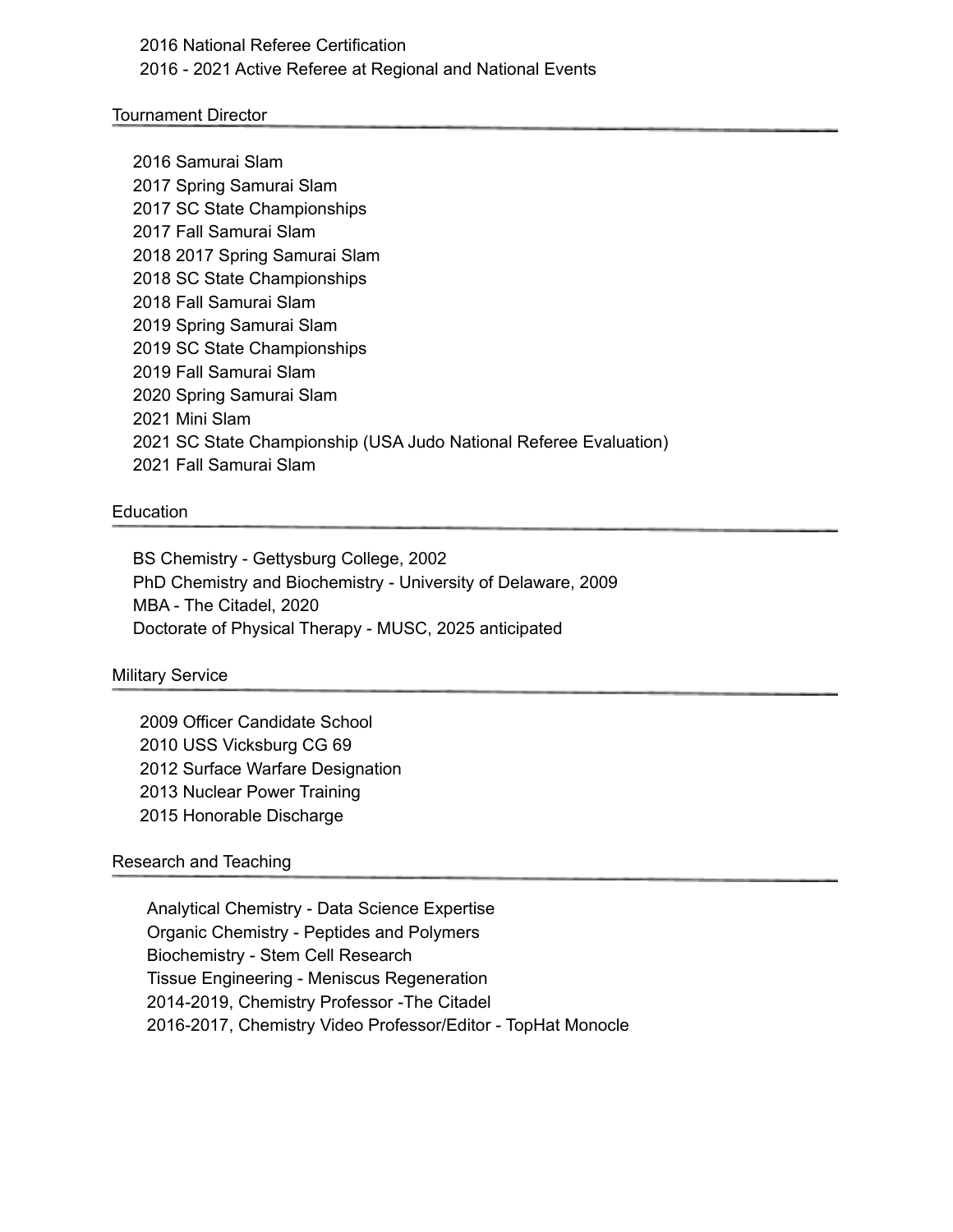# **Platform for Board of Directors, Athlete Representative**

### **Judo-4-All**

*Continuing USA Judo's growth across more geographic and demographic sections is my life's work.*



The good news is that past challenges have provided us unprecedented opportunities now. Embedded in the study of judo is the answer to many common problems facing Americans, including obesity, heart disease, stress, autism, bullying, domestic violence, self-control, problem-solving skills, cooperativity, and etiquette, to name a few. It often seems like we are powerless to make a difference in USA Judo. But, after talking to our CEO, Keith Bryant, and several current board members, I feel we have more opportunity than ever to provide creative solutions to help shape the future of USA Judo. To that end I will look for ways to continue to improve, safeguard our rights, energize fellow athletes to be involved at all levels, and represent your views and needs as athletes and future leaders in our judo community.

### **Judo-4-A-Living**

# Let's create a pathway for Judo athletes in the US to turn their love of judo into a full time *profession.*

After competition, athletes should have a variety of options for continuing judo as a profession. This is not a dream. Judo, in line with Professor Kano's vision, is both commercially feasible and socially necessary. For example, I have founded two schools in Charleston and employ full time instructors to teach judo. I am also working with local universities to explore multi-disciplinary programs in judo business management, judo for education, and physical therapy for grappling sports, so that judoka have established pathways to prepare them for a career in judo. I would bring my business perspective and wider vision of judo as a pathway to a career to the USA Judo BOD.

### **Judo-4-Schools**

### *Let's bring Judo to public and private schools in a way schools will love.*

Have you ever wondered why schools with basketball, football, and wrestling programs will say that judo is too dangerous for public schools? It is largely because they think judo is just karate and don't wish to encourage punching and kicking. It is also because many instructors (and students) expect kids to start throwing each other on day 1. In Europe many countries have thriving public school judo programs because they have a recipe for success that starts with dispelling myths and teaching basic judo movements like tumbling, bear crawl, hopping on one foot, etc. They also base the system on games and fun drills. Lots of coaches in the US also do this. I am currently working on a system to put into public schools in Charleston this fall. If it is successfully implemented, I would like to share it with our entire USA Judo community to grow judo from the bottom up.